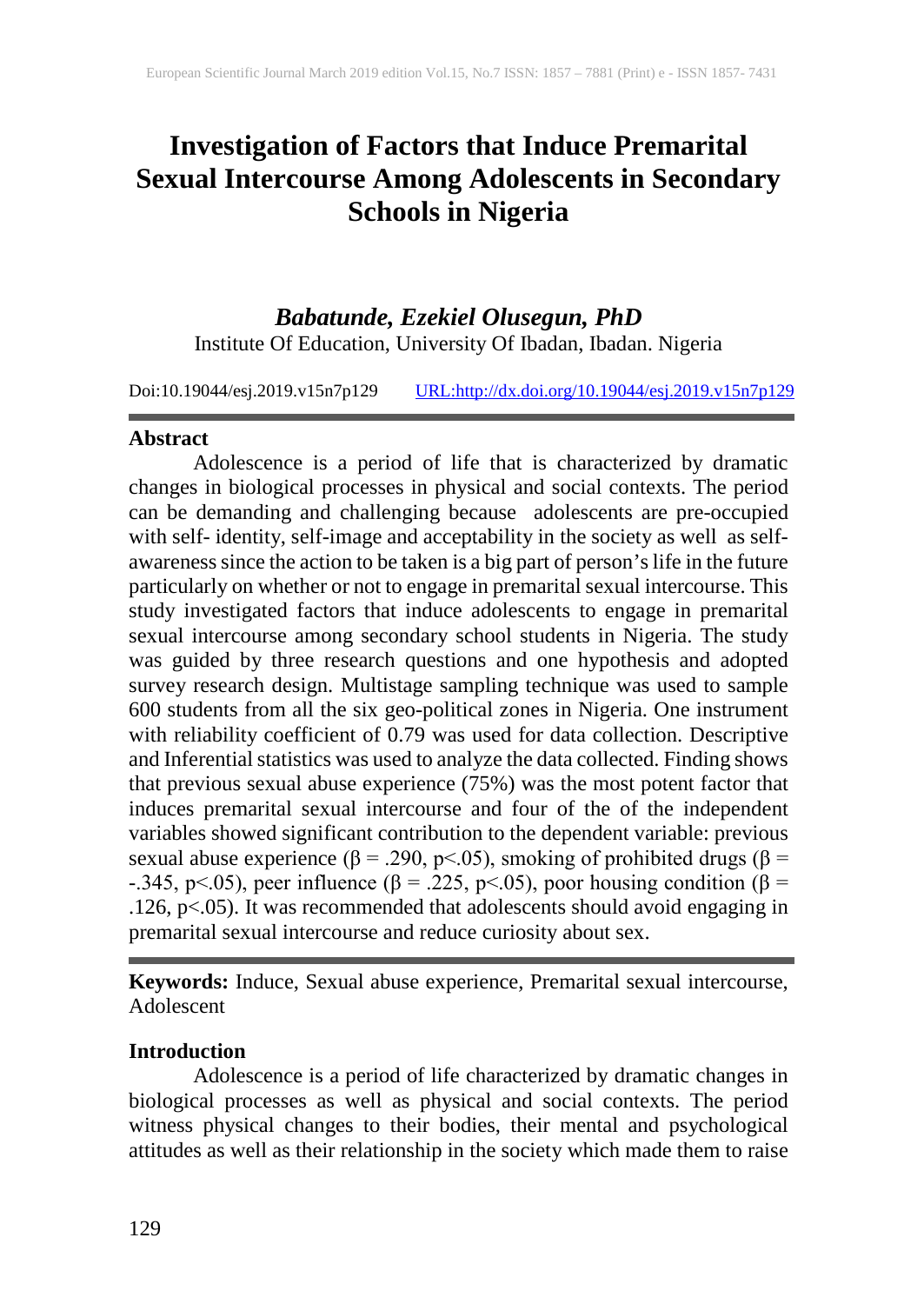issues about their personality and how they fit into the ever changing world around them. Issues such as how they fit into their family, their relationship with friends or peers, with their teachers and other people around them tend to occupy their mind. This time is defined by the age range between 12- 17years. Adolescence stage ranges from years of puberty to adulthood. This was approximately divided into three stages referred to as early adolescence (12 – 13 years); middle adolescence (14 to 16 years); and late adolescence,  $(17 – 21$  years). The period of adolescence can be demanding and challenging for young adults as adolescents are more pre-occupied with self- identity, selfimage and acceptability in the society and self- awareness. As a result, they therefore try to discover and solidify their sense of belonging and their social image in any society they find themselves (Hindin & Hindin (2009). At this stage in life, they were challenged to consider what the effects of their action are. Many factors influence the decision by adolescents on when, whether and how to engage in sexual relationship and activity (Ong, 2009). Pre-marital sex is terminologies which are mostly overheard by people from the adolescents. Some engaged in this act in a casual way and think of its effect after they have committed such action. It is of common knowledge that when a man and woman engaged in sexual intercourse, the result more often than not is coupled with procreation. This will result to pregnancies and for adolescent; this will be an early entrance to the world of motherhood. This study is conducted due to the prevalent of unplanned pregnancy due to premarital sex that is so rampant in our society today. Adolescents who engage in premarital sex face a lot of problems and the effects of premarital sex must be clear to the young ones (Gorne, 2006). The need to discourage them from getting involved at an early age is one of the purposes of this study. This study desires to promote abstinence from sexual intercourse at an early age as this is meant for those who are matured and married as a couple. Some factors that can induce adolescent into premarital intercourse include selfimage, religious inclinations, socio-economic background, media, family values, peer influence, cultural background among others (Ounjit, 2011) However when adolescents tend to abstain from or postpone sexual intercourse, the support from individuals, adult members of the family and teachers may be necessary to ward off peer, media and other societal pressures as adolescents who receive such support take decisions that are less-risky or risk-free (Ounjit, 2011). One of the primary motivations for adolescents is their desire to fit in with their peers (DeCew, 1996). The role of peers and other social actors in neighborhood settings is central to the idea of 'pro-early child bearing' communities as young people particularly in deprived areas where opportunities for social mobility are restricted, may be vulnerable to the influence of peers and others in their communities (Anderson, 1991). This type of influence has been described elsewhere in relation to adolescent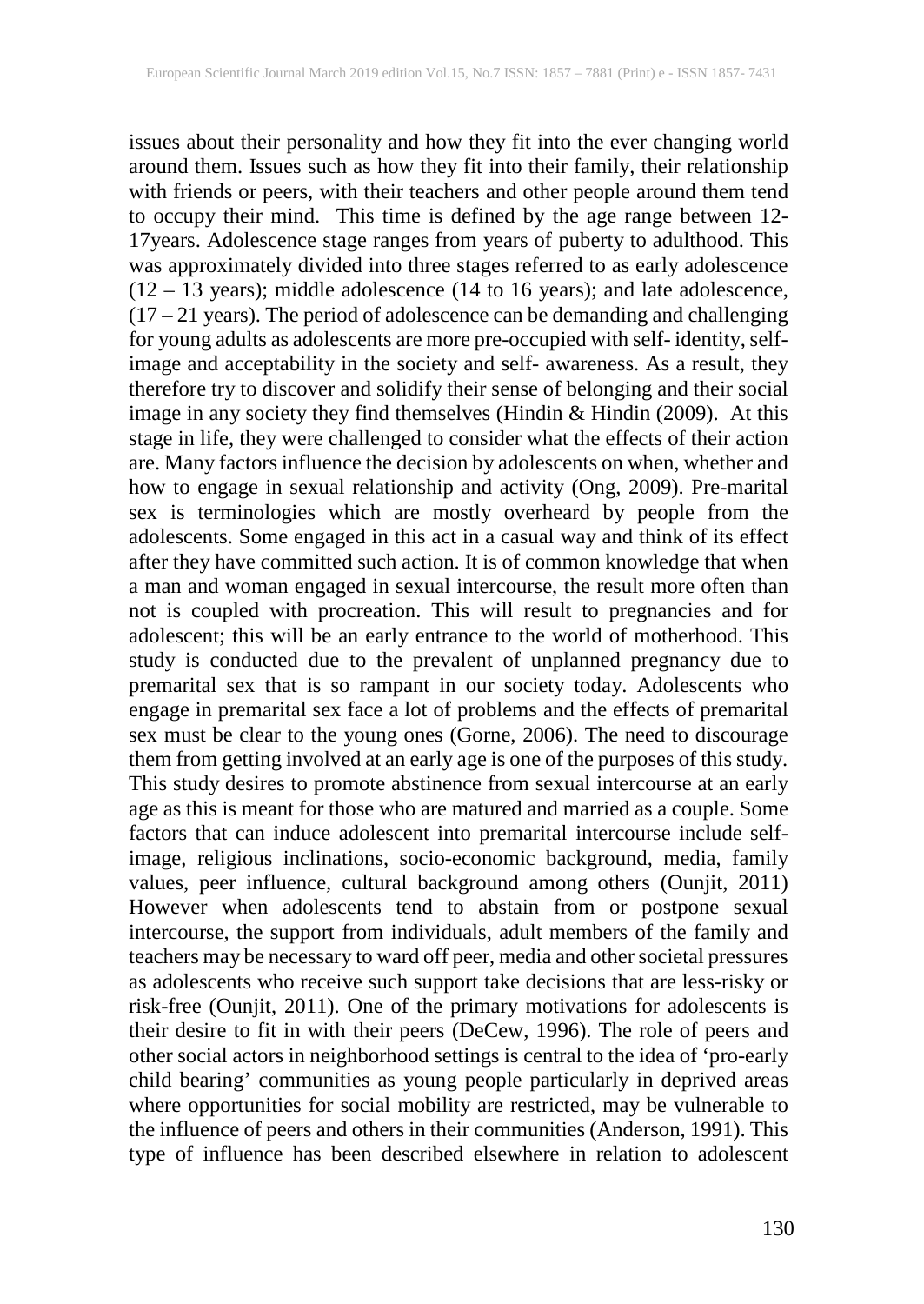sexual activity and the risk of pregnancy (Brewster, 1994). Individuals can be influenced by their families, peers, neighbours and others in the community. Adolescents who perceive their friends or peers to be sexually active are likely to engage in sexual activity themselves as well as have multiple sex partners (Moore and Chase-Lansdale, 1999; Evans, Dates, &Schwab, 1992; WHO, 2003). Peer pressure is often used to describe the pressure exerted by a peer group on a person in encouraging him or her to change his or her attitude, behaviour, morals and or values to conform to the group's actions, taste, fashion sense or general outlook on life. A person affected by peer pressure may or may not want to belong to the group. Adolescents may also recognize, dissociate, and thus behave adversely to that group's behaviours. There are two types of peer pressure: positive and negative. Positive peer pressure is when someone tries to help an individual change an attitude for the better while negative peer pressure is the opposite such as pressure on someone to have sex without using a condom, for drugs, popularity, money etc. (Adegoke & Ayoade, 2007). According to Elliot and Menard (1996) exposure to deviant peers has been linked to increase in a wide range of delinquent behaviours such as drug abuse, covert antisocial behaviour, and violent crimes as well as early and high risk sexual behaviour. Some factors that can induce adolescent into premarital intercourse include self-image, religious inclinations, socio-economic background, media, family values, peer influence, cultural background among others (Massachusetts Department of Education, 2010). However when adolescents tend to abstain from or postpone sexual intercourse, the support from individuals, adult members of the family and teachers may be necessary to ward off peer, media and other societal pressures as adolescents who receive such support take decisions that are less-risky or risk-free (Massachusetts Department of Education, 2010).

One of the primary motivations for adolescents is their desire to fit in with their peers. As such, older adolescents tend to experience tremendous peer pressure. In addition to greater peer pressure, teens experience other new pressures as part of their transition to adolescence. There is the likelihood for adolescents to be more influenced by friends in their local environment than close friends at school (DeCew, 1996). The role of peers and other social actors in neighborhood settings is central to the idea of 'pro-early child bearing' communities as young people – particularly in deprived areas where opportunities for social mobility are restricted-may be vulnerable to the influence of peers and others in their communities (Anderson,1991). This type of influence has been described elsewhere in relation to adolescent sexual activity and the risk of pregnancy (Brewster, 1994). Individuals can be influenced by their families, peers, neighbours and others in the community. Adolescents who perceive their friends or peers to be sexually active are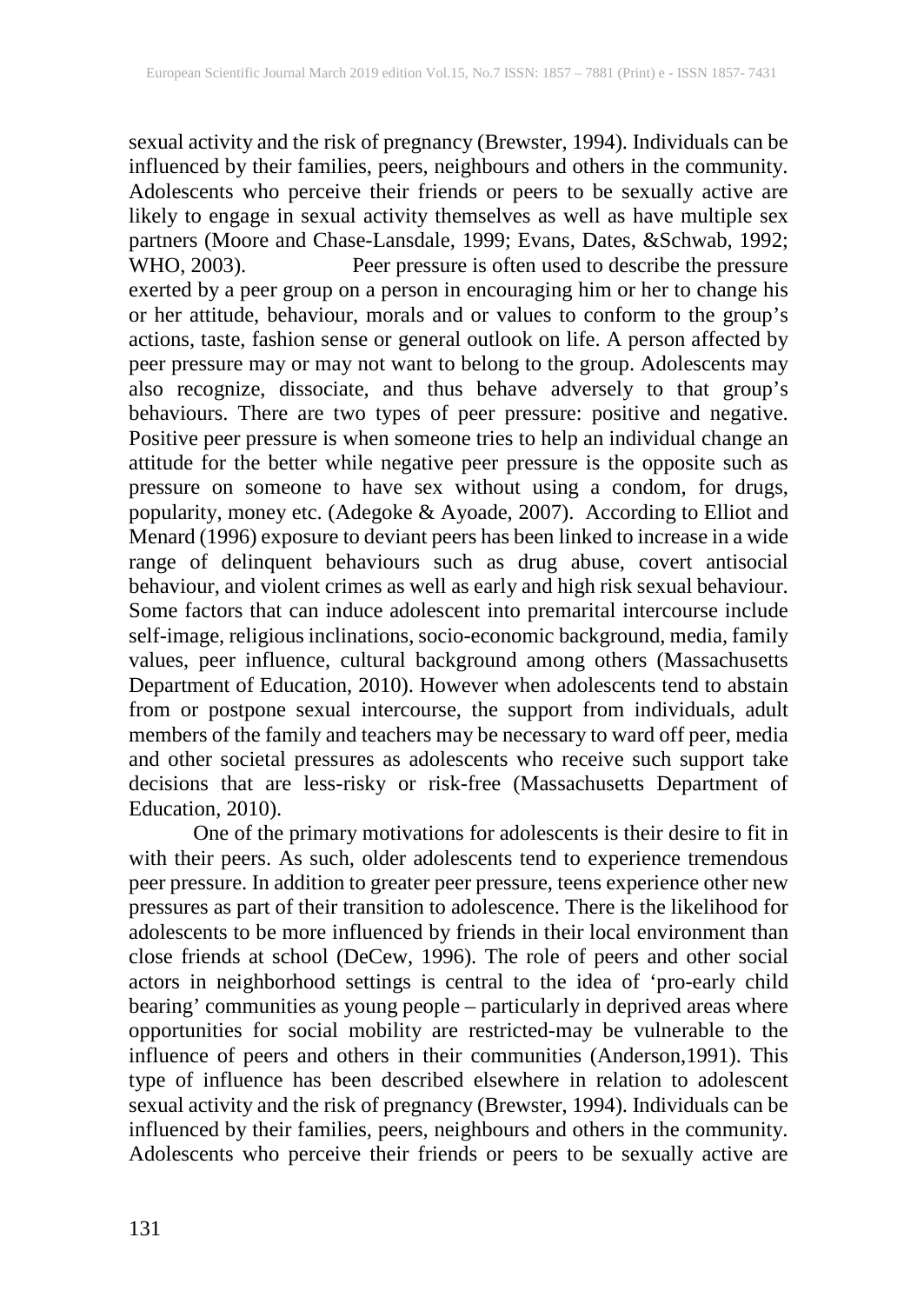likely to engage in sexual activity themselves as well as have multiple sex partners (Moore & Chase-Lansdale, 1999; Evans et al., 1992). Wong, et al., (2012) advance that among male adolescents, one of the significant factors that is associated to sexual intercourse is lack of confidence to resist peer pressure to engage in sex, and also the perception that one half or more of their friends have already engage in premarital sex. Alo & Akinde (2010) mentioned that a consensus indicates that peer pressure is a significant predictor of sexual activity (UNICEF, 2001; UNICEF/UNFPA, 2003; Leonard 2005 as cited in Naijanewsreel, 2011). To boost the self-confidence of the children, parents need to support them, assert the beauty of life to ensure their feelings and heighten their morale. It is important that parents lead the direction of the lives of their children so that they will not long for others' company and submit themselves to peers.

Mass media are tools for the transfer of information, concepts and ideas to both general and specific audience. Television is a powerful medium which appeals to large audiences; it reaches people regardless of age, sex, socio-economic background or level of education. In addition, television offers both visual and audio, and it makes dramatic and life-like representations of people and products. Television coverage of public health tends to focus more on issues relating to food items, soaps, oral hygiene, curative medicine and other items. Public health authorities have expressed concern about the influence of the media in promoting false norms about acts of violence, drinking, smoking and sexual behaviour. Rarely is safe sex practice portrayed in the media (Bennet, 2000). Media are a pervasive and ever present entity in the lives of many individuals. It is a strong influence for constructing meaning in our everyday lives. However, because adolescents have not reached the cognitive level to critically analyze and determine reasonable levels of realistic goals, they tend to take at face value every image and scenario portrayed in the media (Hargreaves & Tiggermann, 2003). Similarly, Murnen and Smolak (2000) have found that television, more than any other form of media, influences adolescent females' attitudes and views about society and social interactions. It is through television that adolescent girls are connected to the expansive social world. Girls watch television to define normal and appropriate roles and behaviour for men and women. This explains why adolescent females look to the media to define their place in the society and help them develop interpersonal skills. In addition to increased violent content in the electronic media, children are today exposed to more adult behaviours like smoking, alcohol consumption, drug use to mention but just a few. Children often copy these behaviours in order to make themselves feel like adults (Gentile, Lynch, Linder, & Walsh, 2004; WHO, 2012). Watching television, going to the cinema or picking up a magazine to read will show the prominence of sexual issue across the media. Although some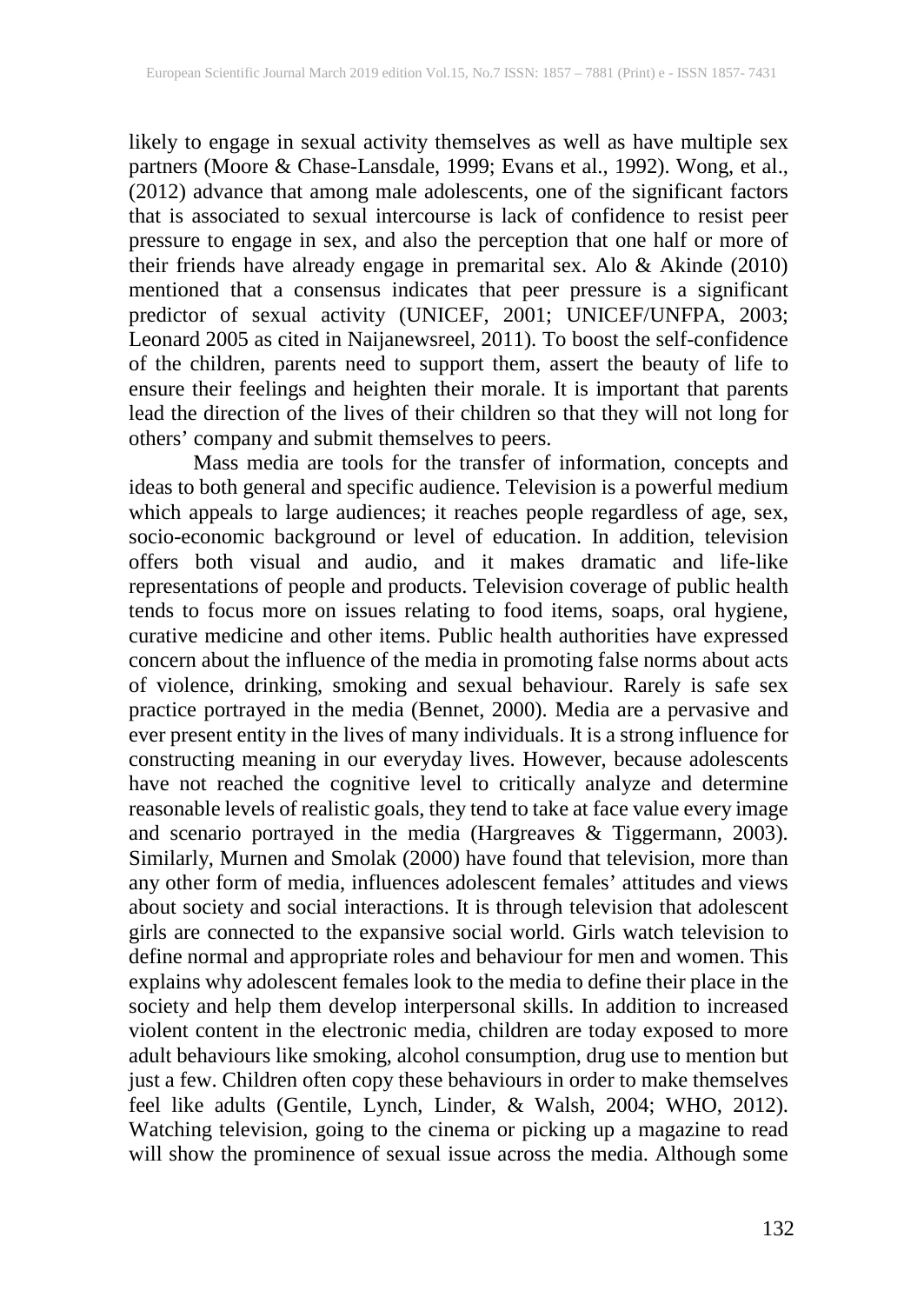media incorporate pro-social messages about sex and sexual issues, such as the risks and consequences of unprotected sex, most of the media do not in most cases and whether these messages incorporate positive or negative themes, are seen by many people today as raising legitimate questions about the influence they have on the behaviours and attitudes of adolescent viewers (Kaiser Family Foundation, 2004). The study of Granello (1997) has shown that the influence of the mass media on the adolescent is more than that of the peer group and the school. Because they tend to see most of the things they view as realistic and attainable, adolescent girls are more likely to imitate or emulate the images portrayed in the media.

Gender is an important factor that has been used to explain adolescent behaviour. Studies have shown that gender differences may influence adolescent sexual activity. Emler, Reicher and Ross (1987) suggest that girls may be more susceptible to deviant peer influences than boys. However, other studies indicate that boys are more influenced by same-sex peers, whereas girls are more likely to be influenced by their male friends (Warr, 1996; Simons, Wu, Conger, UNICEF/UNFPA, 2003 & Lonrez, 1994). Chun Yi, et al., (2012) suspected that the gender differences in the engagement of premarital sex are related to parenting and the family's SES. They found that family with lower SES background tends to perform less parental control. Though issues about drugs and sex are serious matters; however, the family must discuss them in the open and honest ways in order that the adolescents will not seek information from his friends which might not be true and correct (Peer Pressure, 2008).

Adhikari and Tamang (2009) showed that substantial proportions of students who are practicing different religion indulge in sexual activities as well as risky sexual behavior. On the other hand, the religion and culture of the country restrict premarital sex at different degree. Wong, et al., (2012) clearly illustrated that living condition of the respondents in low-cost or poor housing is a significant factor that may make the male adolescents engage in sexual intercourse. This could then be considered as the previous sexual abuse experience of the person (Wong, et al., 2012).

Cooper (2002) supported and articulated that drinking was strongly related to the decision to have sex. Chun Yi, et al., (2012) expressed that among males the use of alcoholic beverages is significantly associated with premarital sex but not for women. Alo and Akinde (2010) assumed that "drugs could induce sexual desire and alcohol use has been identified as factors which may encourage unintended sexual activities" (UNICEF, 2001; Leonard 2005; as cited in Naijanewsreel (2011). The study of Wong, et al., (2010) supported the findings of Alo and Akinde (2010) as cited in Naijanewsreel (2011) when they explain that their girl respondents manifested that when they are under the influence of alcohol or drugs they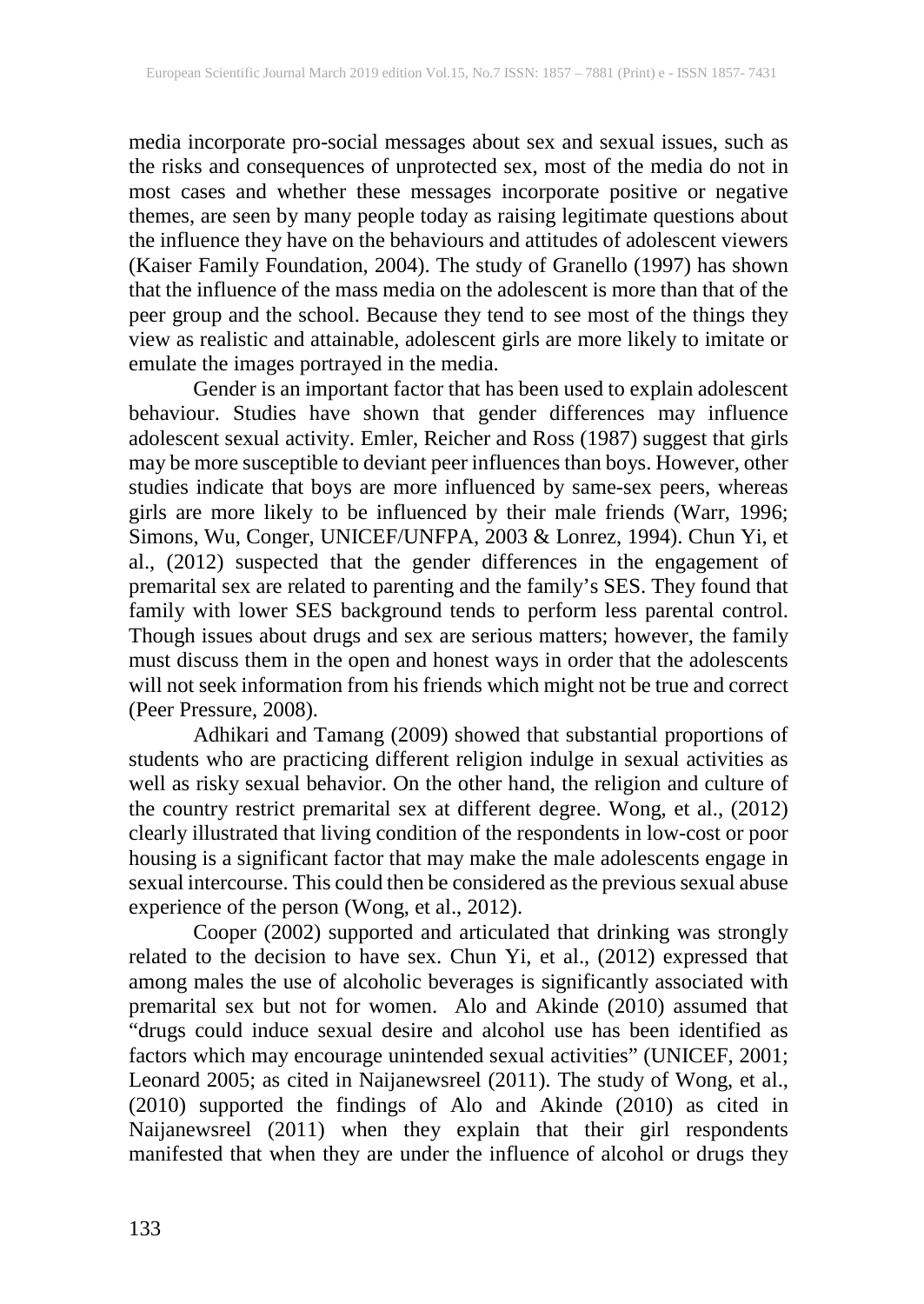engage in sexual activity. Hindin and Hindin ( 2009) suggest that for male adolescents, abuse of substances, such as drugs, alcohol and tobacco; access to pornographic films and other X-rated materials; having peers who are sexually active; family instability are factors which induce them to engage sexual activities.

Globally, adolescents are becoming more socially and sexually sensitive, mature and active much earlier than parents and other adults around them would have imagined without having requisite psycho-social knowledge that will make them live healthily in the society thereby falling victim of pre-marital sex. This study therefore investigated factors that induce secondary school students into pre-marital sexual intercourse in Nigeria.

### **Research questions**

The following questions were stated in the study:

- 1. Is there any difference in
	- (i) gender
	- (ii) religion

on inducement of secondary school students premarital sexual intercourse?

- 2. What are the factors considered as an inducement for pre-marital sexual intercourse among secondary school students in Nigeria?
- 3. To what extent does the factor predict inducement in pre-marital sexual intercourse among secondary school students in Nigeria?

# **Research hypotheses**

The following hypotheses were tested.

Ho<sub>1</sub>: There is no significance contribution of Peer Influence on secondary school student's pre-marital sexual intercourse.

# **Methodology**

# **Research design**

The study adopted the survey research design. This design was used because it is best suited for data collection, organization, presentation and analysis for the purpose of describing the occurrence of an event or phenomenon within a specified group.

# **Population and sample**

All secondary school students in all the six geo-political zones in Nigeria constituted the population of the study. The sample comprised six hundred (600) respondents selected from the population through multistage sampling technique. The country was stratified into the existing six geopolitical zones and from each zone, a state was randomly selected. From each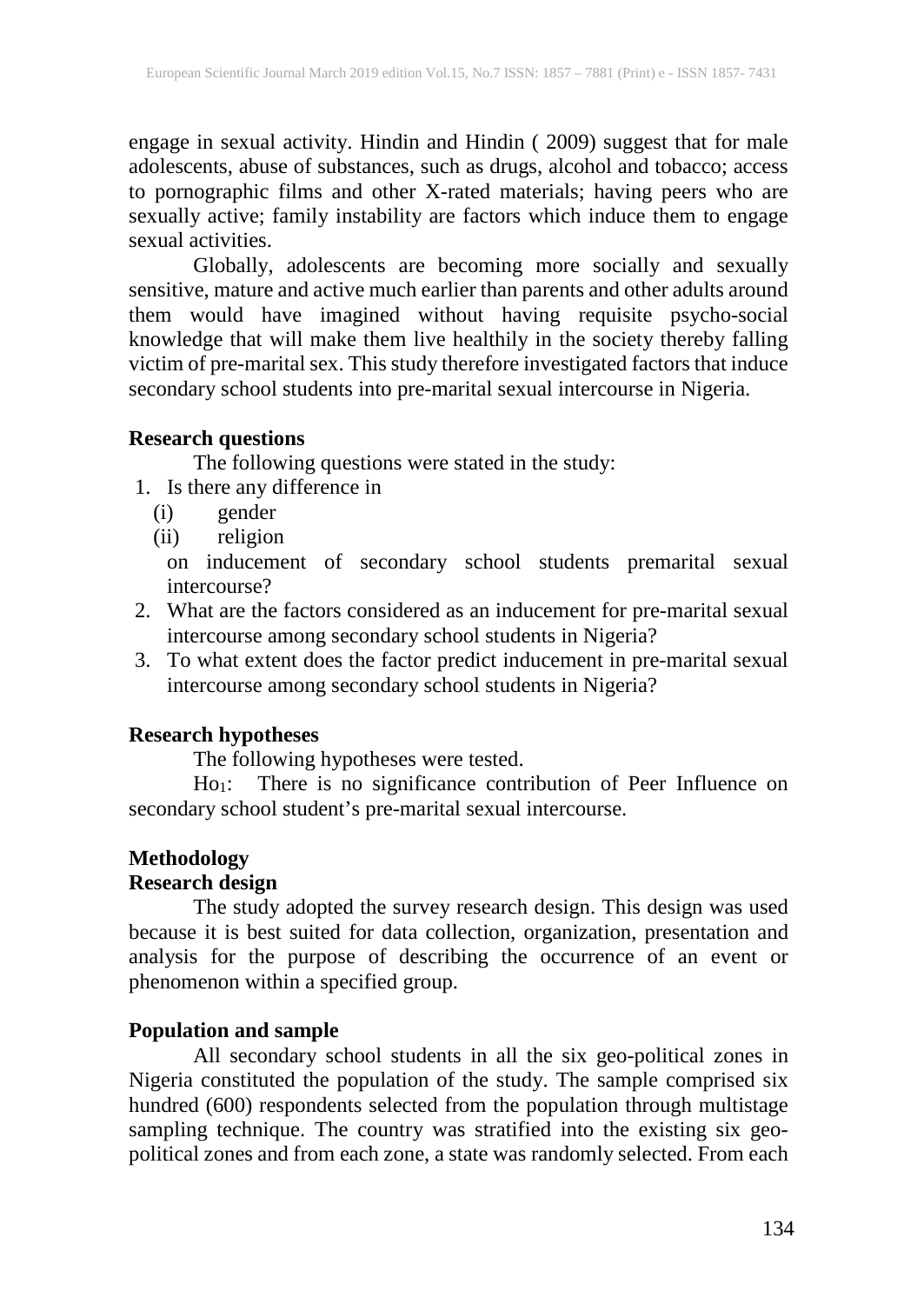state, five schools were selected giving a total of thirty schools. From each school, simple random sampling was used to select twenty students that participated in the study.

### **Instrument**

The instrument used for the collection of data was a self-designed questionnaire designed and validated by the researcher. It is divided into two parts Section A and B. Section A of the questionnaire consisted of items requesting personal information from the respondents such as sex, religion and age. Section B consisted of items covering the variables for the study. The item was structured on a 4-point Likert scale of Always (A), Frequently (F), Sometimes (S) and Never (D). A test-retest method was used with Pearson's Product Moment Correlation coefficient of 0.76. Factor - indicators are adapted from the study of Wong, M. et al., (2012). Six hundred (600) questionnaires were administered by the researcher to the respondents with the help of two research assistants. All the administered questionnaires were retrieved the same day thus ensuring 100% rate of return.

### **Data analysis**

To analyze the data collected, descriptive statistics of frequency counts and simple percentage were used to analyze the demographic characteristics of respondents while inferential statistics of Multiple Regression was used to test the hypotheses at 0.05 level of significance.

### **Results**

RQ 1: Is there any difference in

(i) gender

(ii) religion

on inducement of secondary school students premarital sexual intercourse? **Table 1. Frequency Distribution on the Profile of the Respondents by Religion and** 

**Gender**

|                 | F   | $\%$ |
|-----------------|-----|------|
| Gender          |     |      |
| Male            | 260 | .43  |
| Female          | 340 | .57  |
| <b>Total</b>    | 600 | 100  |
| <b>Religion</b> |     |      |
| Protestants     | 334 | .56  |
| Non-Protestants | 266 | .44  |
| <b>Total</b>    | 600 | 100  |

Table 1 shows the frequency distribution profile of the respondents by Gender and Religion. From the table, there are 260(43%) male and 360(57%) female respondents. This shows that there are more female than male that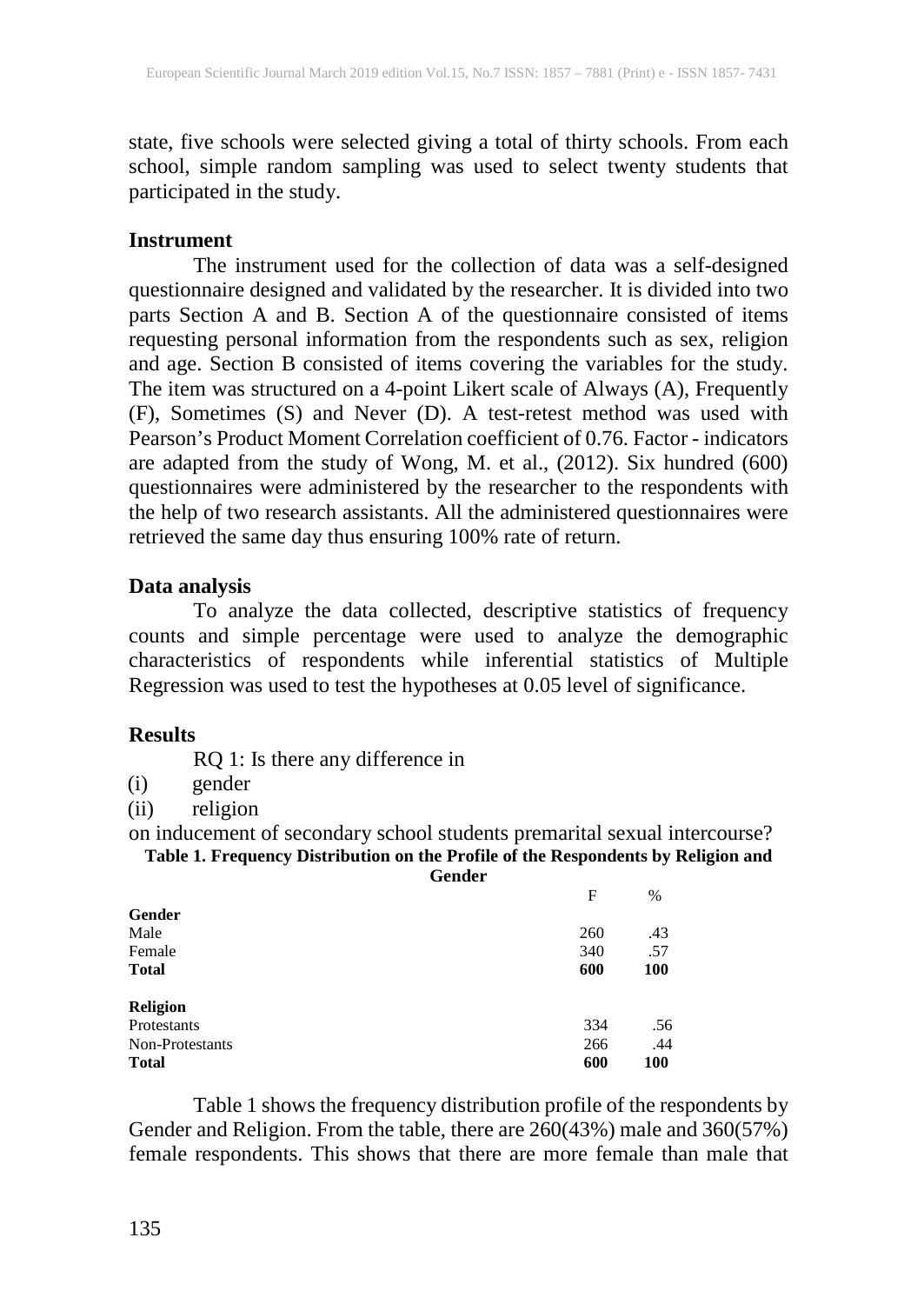took part in the study. This result showed difference between male and female. Furthermore, the table revealed that majority (56%) of the participants belongs to the Protestant religion. This may not be unconnected with the spread of the Protestant churches around Nigeria; however, the results of this study showed that there are still many people in this country that belong to non-protestant faith. The result showed difference in the religion being practiced by respondents. The implication of this result is that more female (57%) than male (43%) were induced to pre-marital sexual intercourse among secondary school students in Nigeria. This is in support of Oladipo-Okorie and Viatonu (2014) that found more female than male being induced to sexual intercourse. The study also corroborates the study of Adhikari and Tamang (2009) who showed that substantial proportions of students who are practicing different religion indulge in sexual activities as well as risky sexual behavior. However, the study did not support the outcome of Villegas, (2011) that opined that their daughters and sons will continue to value chastity and do not follow what the Western societies are doing. The result was not in tandem with the study conducted by Farahani, Cleland and Mehryar (2011) who found that there were college students who did not engage in premarital sex since they wanted to have better opportunities for marriage.

RQ 2: What are the factors perceived as an inducement for pre-marital sexual intercourse among secondary school students in Nigeria?

|                                                                       | Always |      | Frequently |      | Sometimes   |      | Never |      |
|-----------------------------------------------------------------------|--------|------|------------|------|-------------|------|-------|------|
| <b>Factors</b>                                                        | F      | $\%$ | F          | $\%$ | $\mathbf F$ | $\%$ | F     | $\%$ |
| Viewing of pornographic films/videos                                  | 246    | .41  | 210        | .35  | 66          | .11  | 78    | .13  |
| Lack of confidence to resist peer<br>pressure or influence by friends | 144    | .24  | 330        | .55  | 96          | .16  | 30    | .05  |
| Sensitivity that their friends<br>had<br>engaged in sex               | 198    | .33  | 246        | .41  | 114         | .19  | 42    | .07  |
| Open-mindedness regarding premarital<br>sex                           | 90     | .15  | 240        | .40  | 144         | .24  | 126   | .21  |
| Involvement in gang activities                                        | 378    | .63  | 66         | .11  | 84          | .14  | 72    | .12  |
| Drinking of alcoholic beverages                                       | 270    | .45  | 156        | .26  | 96          | .16  | 78    | .13  |
| Smoking of prohibited drugs                                           | 408    | .68  | 60         | .10  | 72          | .12  | 60    | .10  |
| Living in low-cost housing or poor<br>housing condition               | 336    | .56  | 138        | .23  | 84          | .14  | 42    | .07  |
| Previous sexual abuse experience                                      | 450    | .75  | 72         | .12  | 60          | .10  | 18    | .03  |

**Table 2: Frequency Distribution on the Factors that induce Premarital Sexual Intercourse**

\*Factor - indicators are adapted from the study of Wong, M. et al., (2012).

Table 2 presented the frequency distribution on the factors that induce premarital sexual intercourse among secondary school students in Nigeria. From the table, it was evident that previous sexual abuse experience (75%) is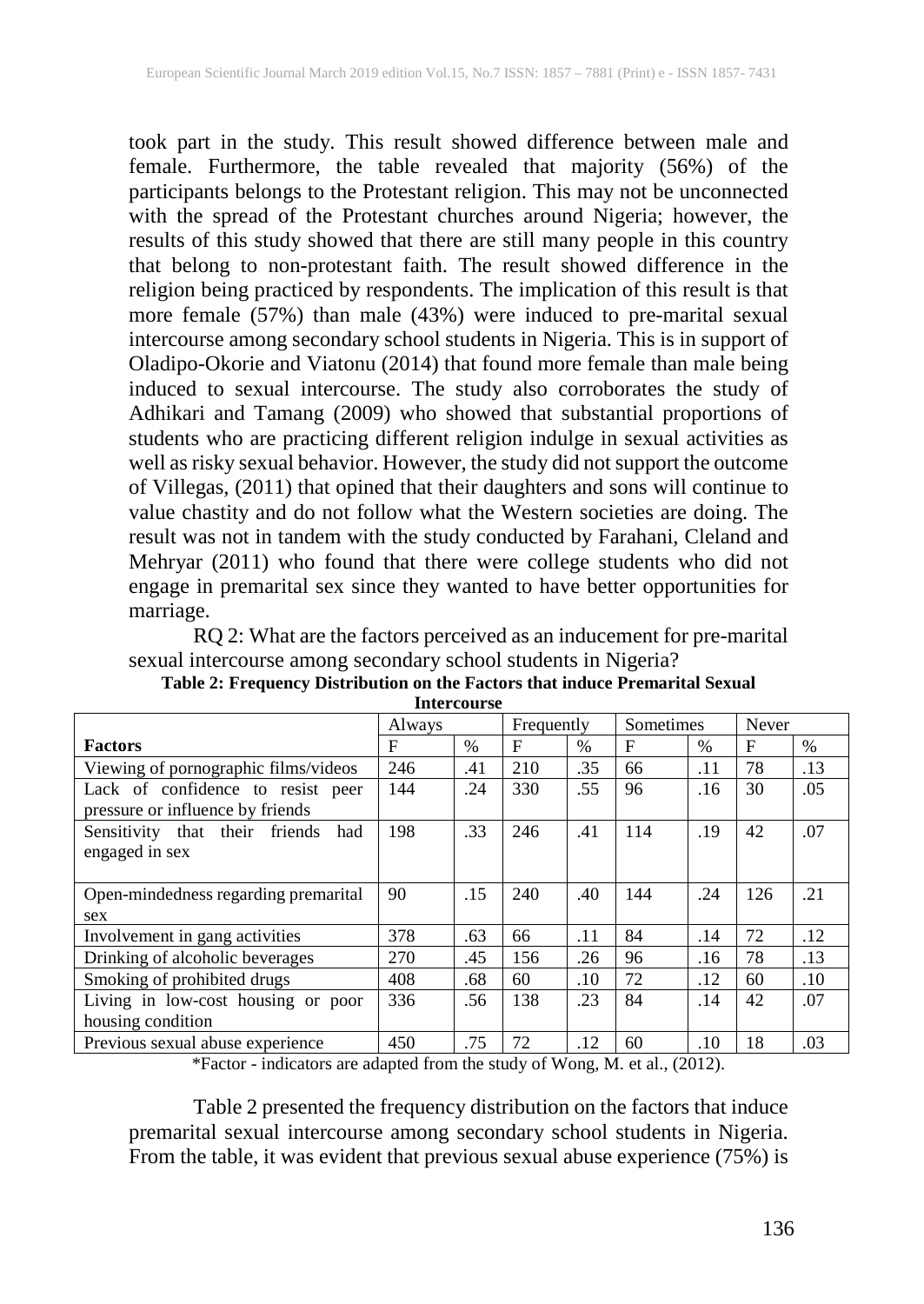the most potent factor that induces premarital sexual intercourse among secondary school students in Nigeria. This is followed by smoking of prohibited drugs (68%), involvement in gang activities (63%), living in poor housing condition (56%) and drinking of alcoholic beverages (45%). The result shows that all the five factors were the reasons why they are induced to premarital sexual intercourse. Viewing of pornographic films/videos (41%) was moderately high and could also be a factor of inducement. This result is not in agreement with the report of Oladipo-Okorie and Viatonu (2014) stating that the five factors were not the reasons why they engaged in premarital sex. In addition, the result agreed with Farahani, Cleland and Mehryar (2011) who found that living with single parents in some cases resulted to a distorted family relationships and family dysfunction. Moreover, the result support the study of Wong, Kum-Wah Chan, Koh, Tan, Lim, Emmanuel, and Bishop (2012) which suggests that pornography is the strongest factor that tempt the male youth to premarital sex. Furthermore, the result is in agreement with Alo & Akinde (2010) that mentioned that a consensus indicates that peer pressure is a significant predictor of sexual activity. The result also corroborated the report of Gorne (2006) who found that the use of drugs and drinking of alcoholic beverages more frequently among college students could be influenced by the peers and are more likely to engage in sex before marriage.

RQ 3: To what extent does the factor predict inducement in premarital sexual intercourse among secondary school students in Nigeria? **Table 3a: Regression Analysis of the independent variables on Premarital Sexual**

| R                                                    | <b>R</b> Square                    |                 |                       | <b>Adjusted</b><br>R<br><b>Square</b> | <b>Std. Error of the</b><br><b>Estimate</b> |               |  |
|------------------------------------------------------|------------------------------------|-----------------|-----------------------|---------------------------------------|---------------------------------------------|---------------|--|
| .421                                                 |                                    | .175            |                       | .175                                  | 4.8811                                      |               |  |
| $\mathbf{O} \mathbf{V}$<br>A N<br>A                  |                                    |                 |                       |                                       |                                             |               |  |
| <b>Model</b>                                         | <b>Sumof</b><br><b>Squares</b>     | DF              | Mean<br><b>Square</b> | F                                     | Sig.                                        | <b>Remark</b> |  |
| <b>Regression</b><br><b>Residual</b><br><b>Total</b> | 5587.667<br>25873.914<br>31461.580 | 9<br>591<br>600 | 1396.917<br>23.825    | 58.632                                | .000                                        | Sig.          |  |

**Intercourse**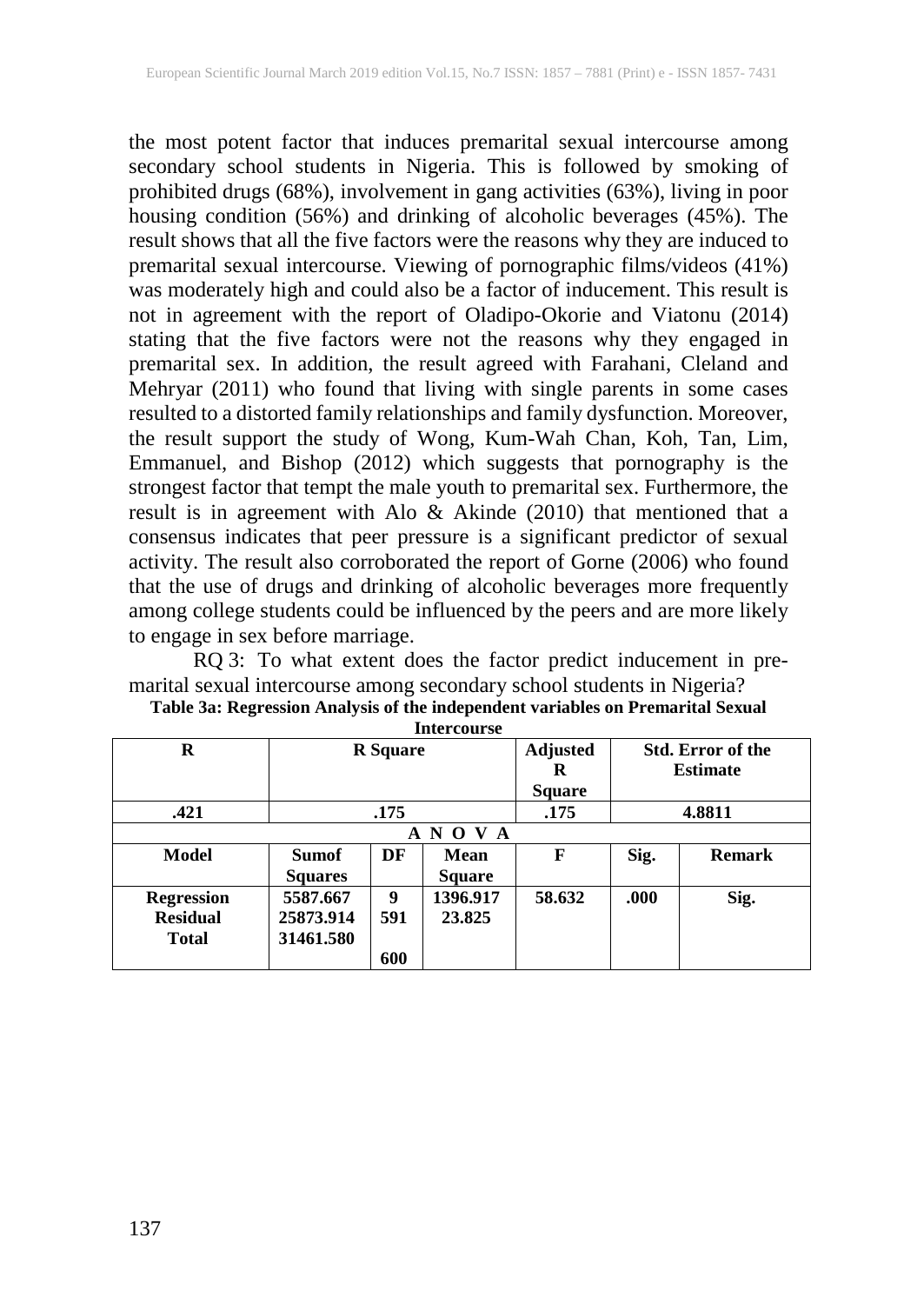| Model                    | Unstandardized |       | Standardize  | T         | Sig. | Remark |
|--------------------------|----------------|-------|--------------|-----------|------|--------|
|                          | Coefficient    |       | d            |           |      |        |
|                          |                |       | Coefficient  |           |      |        |
|                          | B              | Std.  | <b>B</b> eta |           |      |        |
|                          |                | Error | Contribution |           |      |        |
| (Constant)               | 9.945          |       |              | 10.084    | .000 | Sig    |
| <b>Prev sexual abuse</b> |                |       |              |           |      |        |
| experience               | .161           | .986  | .290         | 8.989     | .000 | Sig    |
| <b>Smoking of</b>        | $-.231$        | .010  | $-.345$      | $-10.080$ | .000 | Sig    |
| prohibited drugs         | .131           | .023  | .225         | 6.782     | .000 | Sig    |
| <b>Peer influence</b>    | $9.662E-02$    | .020  | .126         | 3.757     | .000 | Sig    |
| Poor housing             |                | .026  |              |           |      |        |
| condition                |                |       |              |           |      |        |

**Table 3b: Model Analysis of the independent variables on premarital sexual intercourse**

Table 4a shows the composite contribution of the independent variables to Premarital Sexual Intercourse. The table revealed a correlation coefficient R = .421 and R<sup>2</sup> of .175. The regression analysis shows that 17.5% of the variance was accounted for by the predictor variables when taken together. From the table, the analysis of variance (ANOVA) for the regression yielded an F-ratio of 58.632 (significant at 0.05 level). This implies that there was a significant contribution of the independent variables to the dependent variable and that other variables not included in this model may have accounted for the remaining variance.

Table 9b reveals relative contribution of each of the independent variables to the dependent variable, previous sexual abuse experience ( $\beta =$ .290, p<.05), smoking of prohibited drugs ( $\beta$  = -.345, p<.05), peer influence ( $\beta$  = .225, p<.05), poor housing condition ( $\beta$  = .126, p<.05). The results showed that all the independent variables: previous sexual abuse experience, peer influence, smoking of prohibited drugs and poor housing condition were all significant. The extent to which each of the independent variables contributed to the prediction is shown by F-ratio values in table 9a as associated with the different variables shown in Table 9b. Tables 9a and b reveal that the composite effect and the relative contribution of each of the independent variables are significant. This showed that previous sexual experience, peer influence; poor housing condition and smoking of prohibited drugs were significant in predicting premarital sexual intercourse among secondary school students in Nigeria. Multiple regressions result  $R^2 = 175$ account for about 17.5% of the variance in premarital sexual intercourse among secondary school students in Nigeria.

From the table, it was evident that the F-ratio of 58.632 indicated that  $R<sup>2</sup>$  value was not due to chance. It can be concluded from the result shown in the table that the joint effect of the previous sexual abuse experience, peer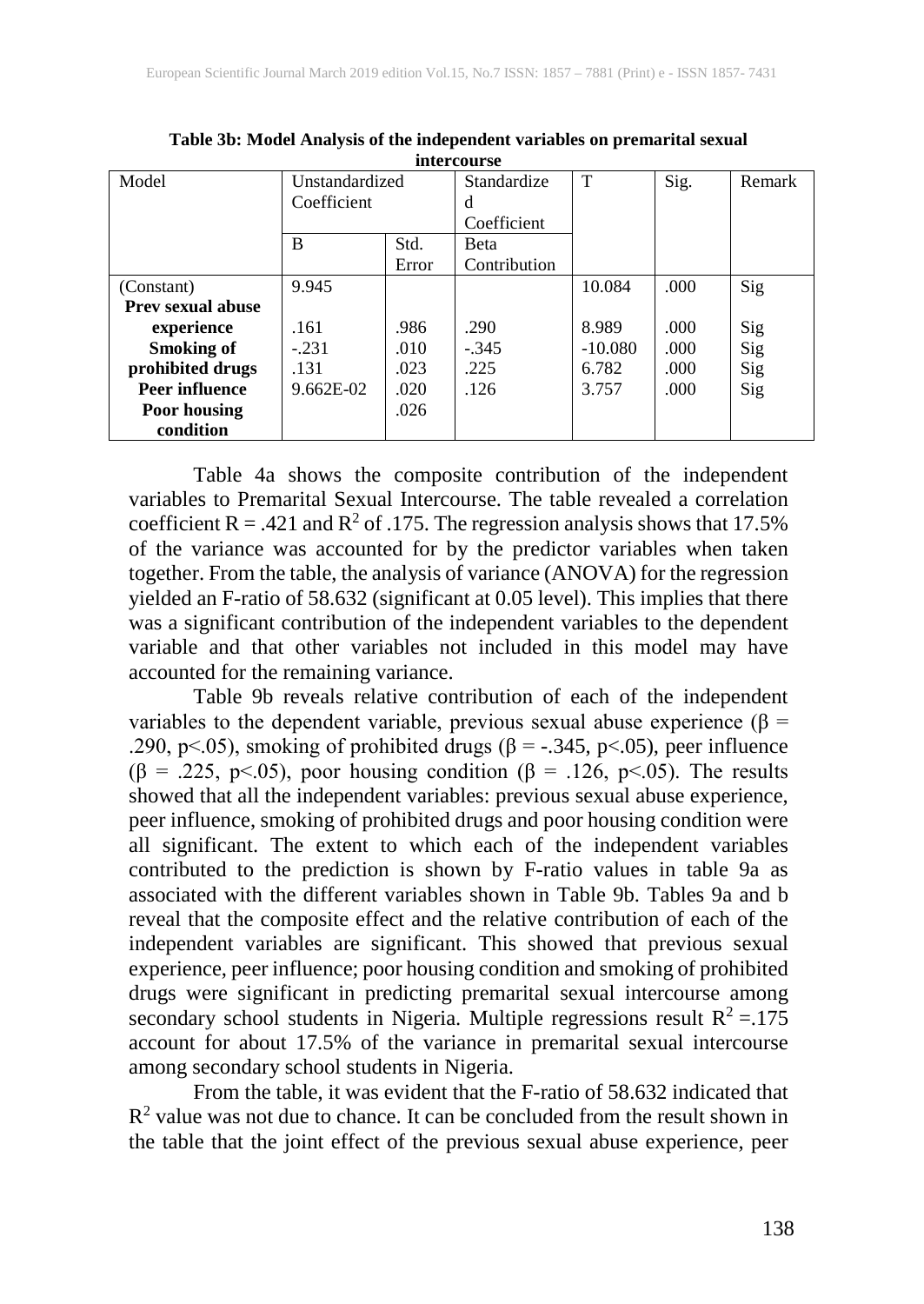influence, smoking of prohibited drugs and poor housing condition on premarital sexual intercourse among secondary school students in Nigeria was significant. This result presented in the table can favourably induce premarital sexual intercourse among secondary school students in Nigeria. **Table 4: Linear Correlation Coefficient Showing Relationship between Peer influence** 

| and premarital sexual intercourse among secondary school students |        |         |        |      |         |      |        |  |  |
|-------------------------------------------------------------------|--------|---------|--------|------|---------|------|--------|--|--|
| Variable                                                          |        | Mean    | Std.   | N    | R       |      | Remark |  |  |
|                                                                   |        |         | Dev.   |      |         |      |        |  |  |
| Peer Influence                                                    |        | 48.6975 | 9.6905 |      |         |      |        |  |  |
|                                                                   |        |         |        | 1091 | $.284*$ | .000 | Sig.   |  |  |
| Premarital                                                        | Sexual | 20.8891 | 5.3725 |      |         |      |        |  |  |
| intercourse                                                       |        |         |        |      |         |      |        |  |  |
|                                                                   |        |         |        |      |         |      |        |  |  |

|  |  |  |  | * Sig. at 0.05 level |
|--|--|--|--|----------------------|
|--|--|--|--|----------------------|

Table 4 showed a significant relationship between peer influence and premarital sexual intercourse ( $r = .284$ <sup>\*</sup>, N= 600, p<.05). The null hypothesis is accepted. This finding indicated that peer influence induced premarital sexual intercourse. Male genders are extra exposed to premarital intercourse than female because of the urge to gain skill and sexual contentment. Involvement in many bedmates at the same time is seen as ego among colleagues. As a result, both male and female experience sexual behavior differently which made them vulnerable to reproductive health risks.

### **Conclusion and Recommendations**

Many factors influence the decision by adolescents on when, whether and how to engage in sexual relationship and activity. One of the important details in life that extremely need prudent and careful decision by adolescents is whether to engage or not to engage in premarital sexual intercourse. The study revealed that more female than male was induced to pre-marital sexual intercourse among secondary school students in Nigeria. Moreover, the study showed that the five factors (previous sexual abuse experience, smoking of prohibited drugs, involvement in gang activities, living in poor housing condition and drinking of alcoholic beverages) were the reasons that induce premarital sexual intercourse among secondary school students in Nigeria and were also significant in predicting pre-marital sexual intercourse. Social economic status of a family determines to a large extent the type of accommodation such family will be living hence, having a poor housing condition. This experience could expose adolescents to sexual abuse; however, at the perception by the participants of this study, it was considered by them as the most vital factor to engage premarital sexual intercourse. The composite effect and the relative contribution of each of the independent variables are also significant. On the other hand, in the present days, even if the adolescents has no involvement in gang activities, do not drink alcoholic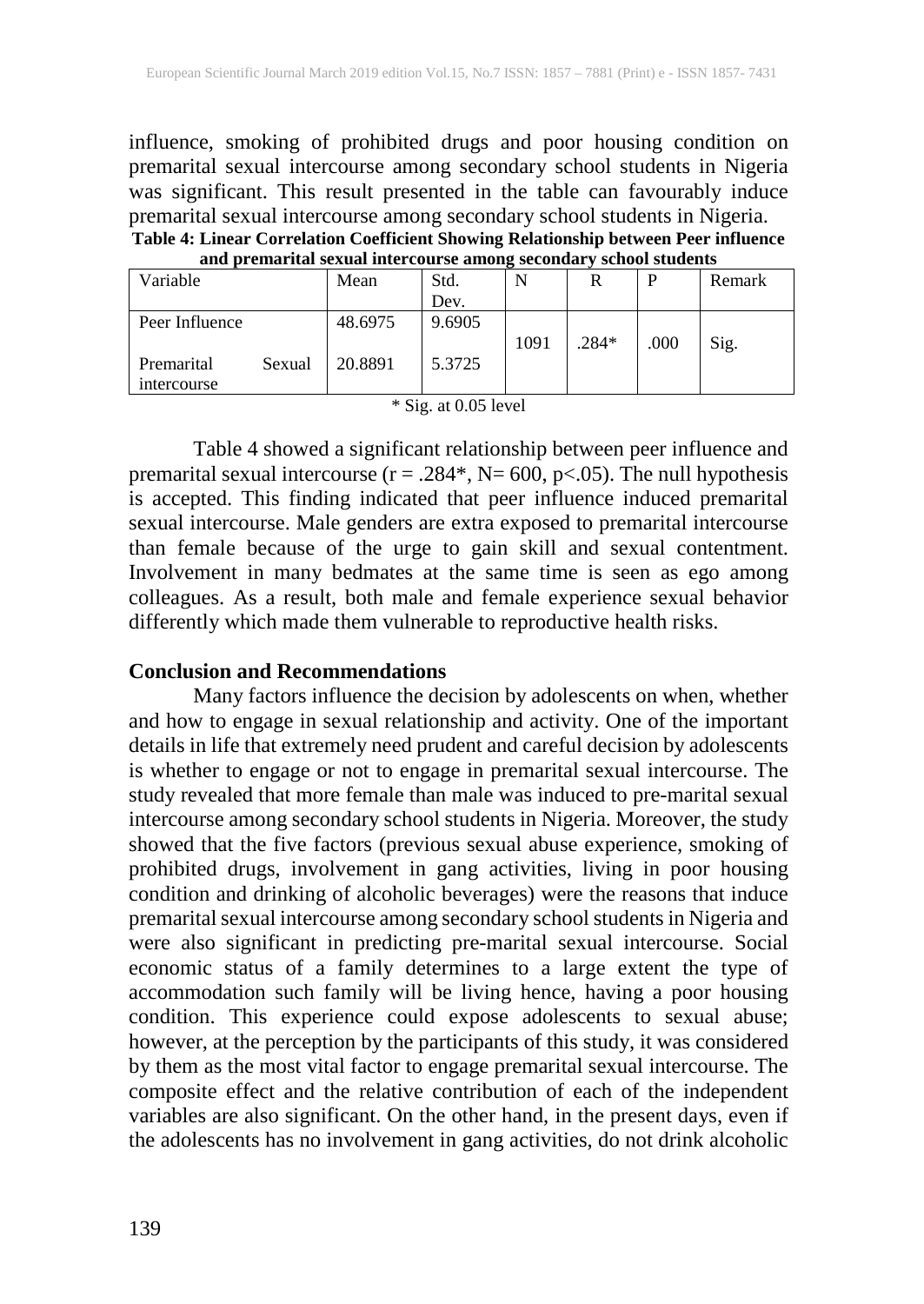beverages, or do not take prohibited drugs there is still a chance that these factors could push them to engage in premarital sexual intercourse. Therefore, it is essential that proactive step be taken in order to curb the incidence of premarital sexual intercourse among secondary school students in Nigeria.

In view of the result of this study, the following recommendations were made:

1. Adolescent should take the responsibility of restricting themselves access to pornographic movies as well as friends they associate with.

2. Adolescents should avoid engaging in premarital sexual intercourse and reduce curiosity about sex.

3. Conducive living accommodation should be provided to avoid sexual abuse among secondary school students

4. Smoking and use of drug should be prohibited among secondary school students so as to avoid being induced to premarital sexual intercourse.

# **References:**

- 1. Adegoke, A.A. and Ayoade, C. A. 2007. Relationship among leisure, social self-image, peer pressure and at risk behaviours of adolescents. *Journal of psychology on Africa*, Vol. 17 Nos. 1&2, pp.73 -78.
- 2. Adhikari, R., & Tamang, J. (2009). Premarital sexual behavior among male college students of Kathmandu, Nepal. doi: 10.1186/1471-2458- 9-241. Retrieved March 27, 2013 from http://www.ncbi.nlm.nih.gov/pmc/articles/PMC2717085/
- 3. Alo, O. A., and & Akinde, I. S. 2010. Premarital sexual activities in an urban society of Southwest-Nigeria. *Journal of Medical Humanities and Social Studies of Science and Technology, 2*, 1-16.5
- 4. Anderson, E. 1991, "Neighbourhood effects on teenage pregnancy", In C .Jencks and P. E. Peterson (Eds). The urban underclass, Washington DC. The Brookings Institute.
- 5. Bennet, A. 2000. "Popular music and youth culture: music, identity and place", London: St. Martin's Press.
- 6. Bocar Anna and Biong Corazen, (2014).
- 7. Brewster, K. 1994. "Neighbourhood context and the transition to sexual activity among young black women", *Demography*, Vol. 31, pp. 603 – 614.
- 8. Chun Yi, C., Ksobiech, K., & Chiao, C. (2012). Exploring the relationship between premarital sex and cigarette/alcohol use among college students in Taiwan: A cohort study. Retrieved March 27, 2013 from http://www.biomedcentral.com/1471-2458/12/527
- 9. Cooper, L. (2002). Alcohol use and risky sexual behavior among college students and youth: Evaluating the evidence. *Journal of Studies on Alcohol Supplement*. Department of Psychology, 210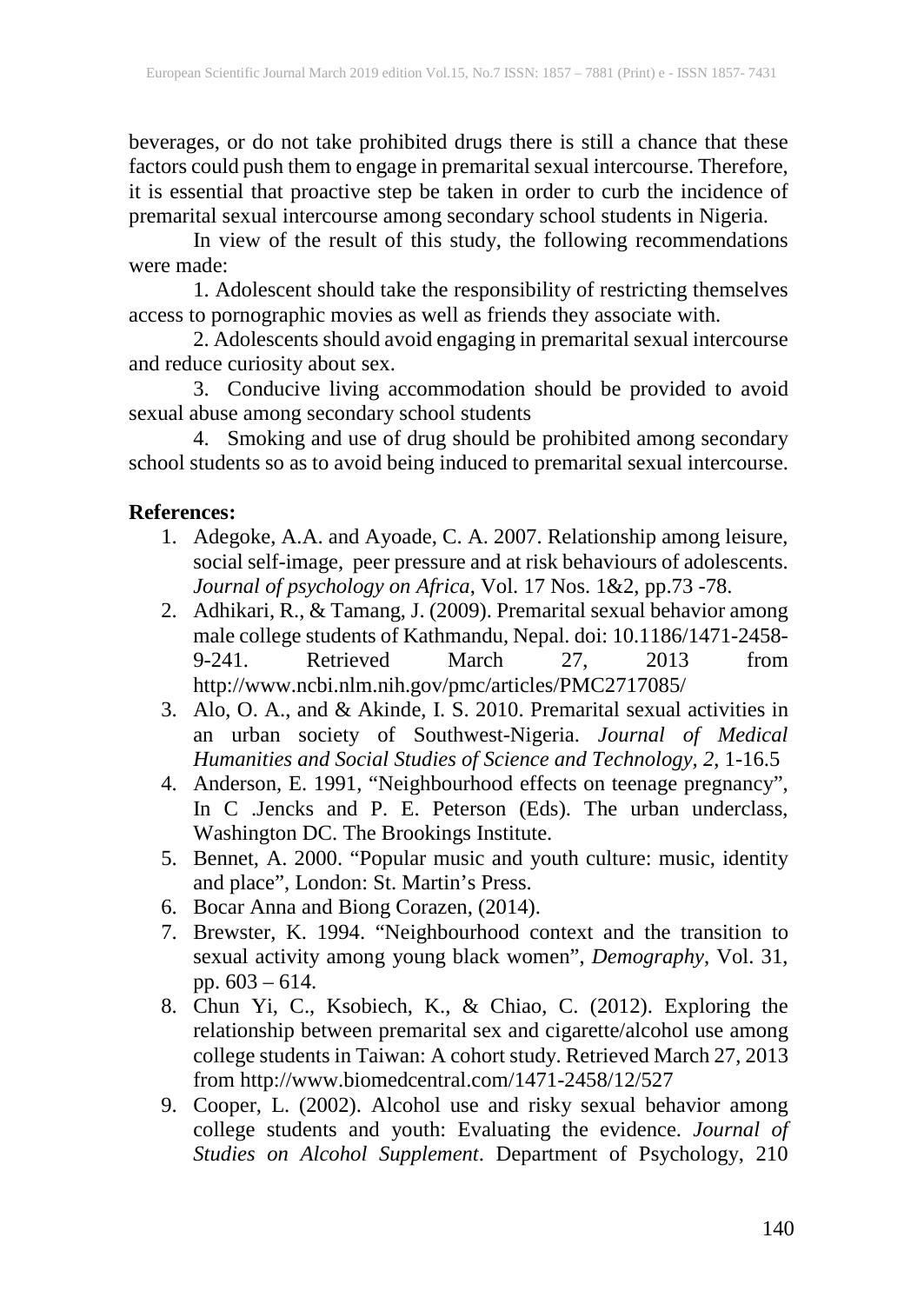McAlester Hall, University of Missouri-Columbia, Columbia, Missouri 65211 Retrieved March 27, 2013 from http://www.collegedrinkingprevention.gov/Supporting Research/Journal/cooper.aspx

- 10. DeCew, F. 1996. "Tailor messages to reach subgroups", Strategy, July 8.
- 11. Elliot, D.S. and Menard, S. (1996). Deliquent friends and delinquent behaviour: Temporal and development patterns, in Hawkins, J. (ed) Delinquency and crime: current theories. Cambridge Criminology series. New York: Cambridge University press.
- 12. Emler, N., Reicher, S. and Ross, A. 1987. "The social context of delinquent conduct", *Journal of child psychology and psychiatry*, Vol. 28, pp.99-109.
- 13. Evans, W.N., Dates, W.E. and Schwab, R.M. (1992), "Measuring peer-group effects: a study of teenage behavior", *Journal of Political Economy*, Vol. 100 No. 5, pp. 966 -991.
- 14. Farahani, F., John Cleland, J., & Mehryar, A. (2011). Associations between family factors and premarital heterosexual relationships among female college students in Tehran. International Perspective on Sexual and Reproductive Health Volume 37, Number 1,<br>March 2011. Retrieved March 30. 2013
- 15. March 2011. Retrieved March 30, 2013 from http://www.guttmacher.org/pubs/ journals/3703011.html
- 16. Gentile, D.A., Lynch, P., Linder, J. and Walsh, D. (2004). The effect of violent video game habits on adolescent, hostility, aggressive behaviours and school performance", *Journal of Adolescence,* Vol. 27, pp. 5-22.
- 17. Gorne, E. (2006) Teenage pregnancies and premarital sex alarming<br>in Southern Leyte. Retrieved July 15, 2010 from in Southern Leyte. Retrieved July 15, 2010 from http://www.Samarnews.com/news2006/oct/f862.htm.
- 18. Granello, D. H. (1997). "Using Beverly Hills explore developmental issues in female adolescents", *Youth and Society,* Vol. 29 No1, pp. 24- 54
- 19. Hargreaves, D. and Tiggermann, M. (2003). The effect of "thin ideal" television commercial on body dissatisfaction and schema activation during early adolescence", *Journal of Youth and Adolescence*, Vol. 32 No. 5, pp. 367-373.
- 20. Hindin, J., & Hindin, M. (2009).Premarital romantic partnerships: Attitudes and sexual experiences of youth in Delhi, India. *International perspective on sexual and reproductive health.* Volume 35, Number 2, June 2009 http://www.guttmacher.org/pubs/journals/3509709.html. DOI: 10.1363/3509709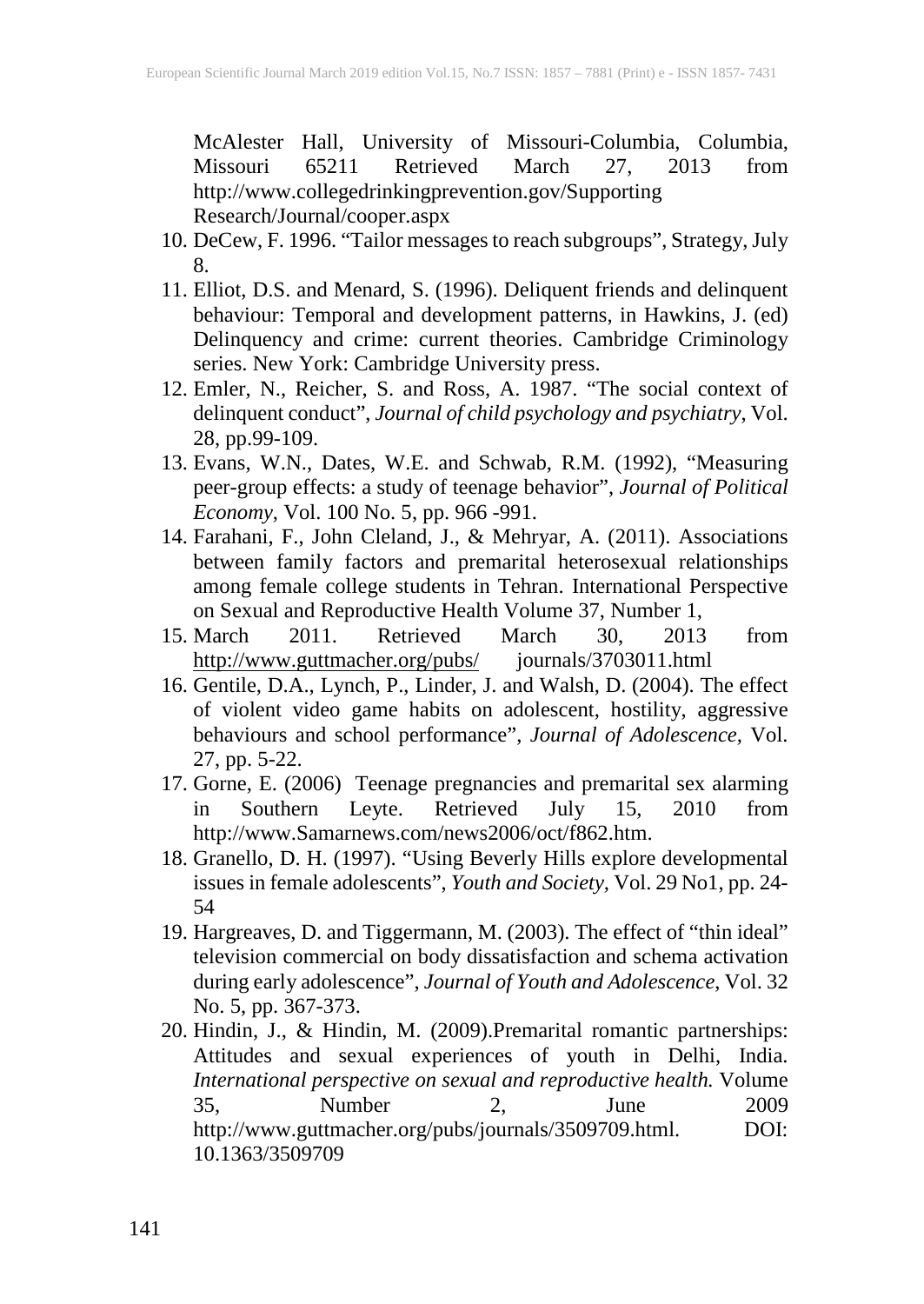- 21. Kaiser Family Foundation 2004. "Survey snapshot: Teens sex, and TV Online", Available at http://www.kff.org.
- 22. Leonard, S. 2005. *Why gender matters*? Great Britain: Doubleday Books.
- 23. Massachusetts Department of Education (2010). "Sexuality and reproductive health", Online, Available at http://www.doe.mass.educ retrieval on  $01/11/2011$ .
- 24. Moore, M.R. and Chase-Lansdale, P. L. 1999. Sexual intercourse and pregnancy among African-American adolescent girls in high-poverty neighbourhoods: the role of family and perceived community environment", JCPR working paper 117, Northwestern.
- 25. Murnen, S.K. and Smolak, L. 2000. The experience of sexual harassment among grade school students: Early socialization of female subordination?", *Sex Roles*, Vol. 43 Nos. 1&2, pp.1-17.
- 26. Naijanewsreel. (2011).Premarital sex and school dropout. Retrieved June 10, 2013 from http://justcreativedesignfitnesstips.blogspot.com/2011/11/pre-marital-sex-and-school-dropout.html
- 27. Oladipupo-Okorie, B.O. and Viatonu, O. (2014), "Influence of Family Characteristics and Cultural norms on Pre-marital sex among secondary school students in Ojo Local Government Area of Lagos State, Nigeria", *European Scientific Journal,* Vol. 10 No. 5, pp. 231- 242.
- 28. Ong, C. (2009). Teenage pregnancy on the rise in the Philippines. MediaCorp Pte Ltd. Retrieved July 1, 2012 from http://www.channelnewsasia.com/stories/southeastasia/view/430635 /1/.html
- 29. Ounjit, W. (2011). Becoming pregnant before marriage: The value of sex without forgiveness. *International Proceedings of Economics Development & Research*. Vol. 5 Issue 1. Academic Journal. Retrieved Spetember 9, 2012. From http://connection.ebscohost.com/c/articles/74744702/becomingpregnant-before-marriage-value-sex-without-forgiveness
- 30. Peer pressure. (2008) All Psychology Careers.com. Retrieved March 27, 2013 from http://www.allpsychologycareers.com/topics/peerpressure.html
- 31. Simons, R.L., Wu, C., Conger, R.D. and Lorenz, F.O. 1994. Two routes to delinquency: Differences between early and late starters in the impact of parenting and deviant peers", *Criminology*, Vol. 32, pp. 247-275.
- 32. UNESCO/UNFPA. (2003). State of world population 2003. Making 1 billion count: investing in adolescents' health and rights. New York,